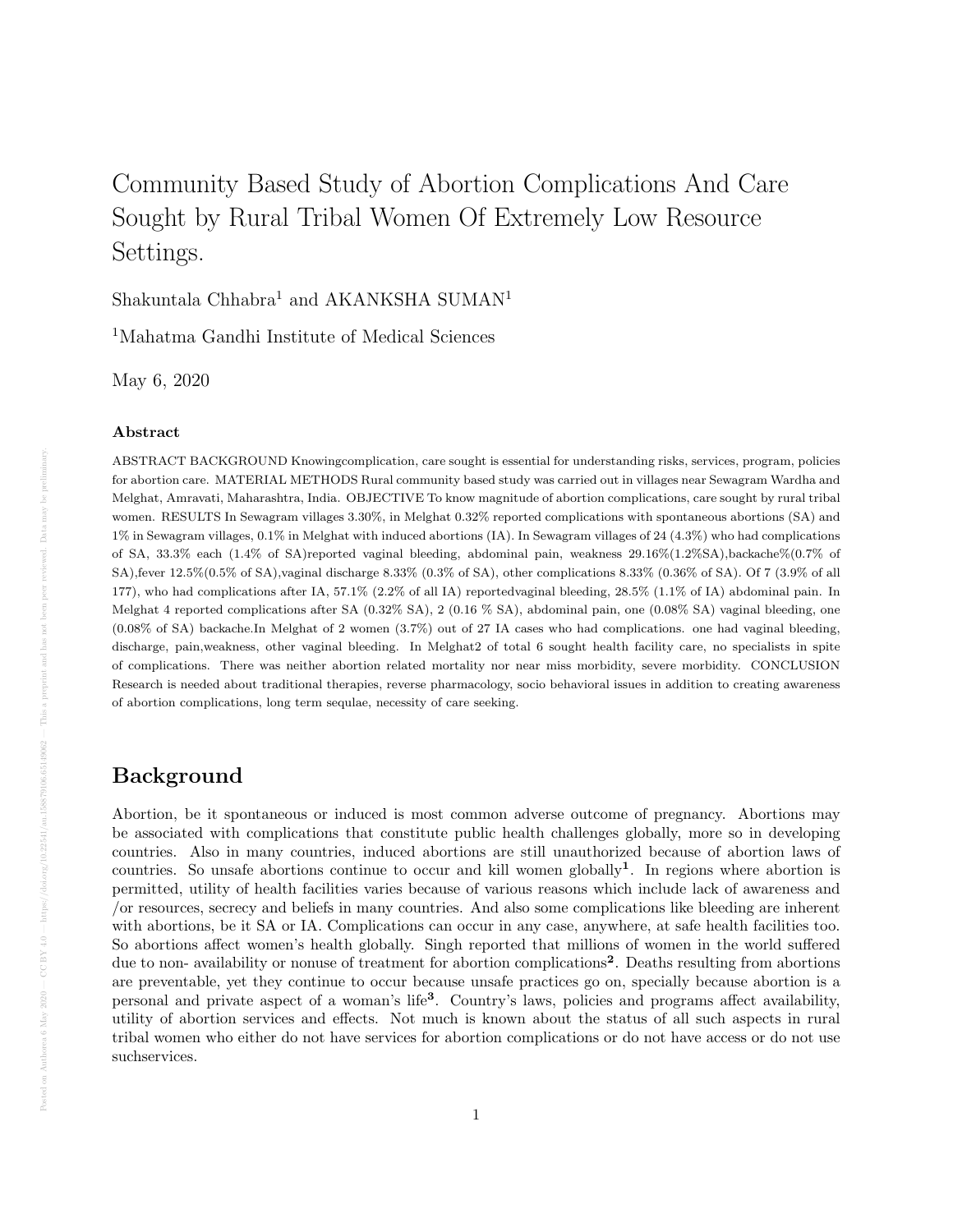# **Objective**

To collect community-based information about complications of SA and IA and care sought by rural tribal women living with extremepoverty in villages of two districts of Maharashtra, in India.

# Methodology:

After approval of ethics committee of the institute community based study was carried out in villages of two districts of Maharashtra of India, 65 in Dharni Block of Melghat in Amravati District and 53 villages near Sewagram of Wardha District, making a total of 118 villages, with a population of around one lac ten thousand. Study subjects, women of 15-44 years from every fourthhouse, were interviewed by the research assistants. Those who had complications in relation to SA or IA were the study subjects. Informed consent for recording information on a hard tool was taken before administering the predesigned and pretested questionnaire in local language by one to one, face to face direct interviews. Responses were recorded then and there on the questionnaire. No one was given questionnaire to fill. Focus group discussions (FGDs) were also conducted in the same villages with no age or abortion criteria. All those women of villages who were willing to participate in FGDs were part of the FGDs, 8-10 in a group in anyvillage.

### Results

Of the 549 women who had SA abortionsin villages near in Sewagram in Wardha district, 24 (4.3%) said they had complications. Four (16.6%) of 24 with complications afterSAhad pregnancy of 6- 9 weeks, 10 (41.6 %) 10-13 weeks, 5 (21%) of 14-17 weeks and 5 (21%) had pregnancy of 18-20 weeks. Of the 24 women who had complications,  $33.3\%$  (1.4% of all SA) reported vaginal bleeding, 33.3%(1.4%ofSA)abdominalpain,8.33%(0.3%ofSA)vaginaldischarge,12.5% (0.5% of SA)fever,29.16% (1.2% of SA) weakness, 16.6% (0.7% of SA) backache and 8.33% (0.36% of SA) other complications. Of the 24 women, 16 (66.7%) sought services from Private hospitals, 3 (12.5%) from Medical colleges, 2 (8%) from Subcenters. Overall twenty-one (87.5%) women were managed at health facilities. Three (12.5%) women remained at home and family members gave home remedies even for complications of abortions. Of the total 177 cases of IA in villages of Sewagram region, 7 (3.9%) said they had complications after IA, three (42.82% of 7) had IA of 6- 9 weeks pregnancy, 2 (28.57%) of 10-13 weeks, one (14.28%) of 14-17 weeks and one (14.28%) of 18 - 20 weeks. All 7 women received medical therapy. Six of 7 women with complications sought care from private hospitals (85.75%) and one from public healthfacility. In Melghat region, of 1217 women who had SA, only 4  $(0.32\%)$  said they had complications, one each had abortion of 6-9 weeks, 10-13 weeks, 14-17 weeks and 18-20 weeks pregnancy. Of these 4 women, one (0.08% of SA) had vaginal bleeding, 2 (0.16 % of SA) abdominal pain and one woman reported backache (0.08% of SA). All 4 women had aborted at home and were managed by family members at home even for complications. No treatment was sought from any health facility. When asked about reasons for not using health facility even for complications, one said there were no resources, one had transport problem and 2 (50%) had their own beliefs for not seeking care from any health facility. Three women (75%) had home remedies and one sought help of local nurse midwife for additional medication at home. In Melghat region of the 27 women who had IA, 2 (7.4%) said they had complications, one each had IA of 10-13 weeks and 18-20 weeks pregnancy. Many did not report of any complications, more so in Melghat region. During FGDs it was revealed that women lacked awareness about possible complications of abortions. They had their own beliefs too. There was ignorance about abortion complications more so in Melghat region where there was more poverty, illiteracy, access problems, lack of infrastructure and scarce health facilities. There was no abortion related maternal death, no near miss, not even severe illness in these villages over the years for which abortion complications information was sought.(Tables 1,2,3, and 4).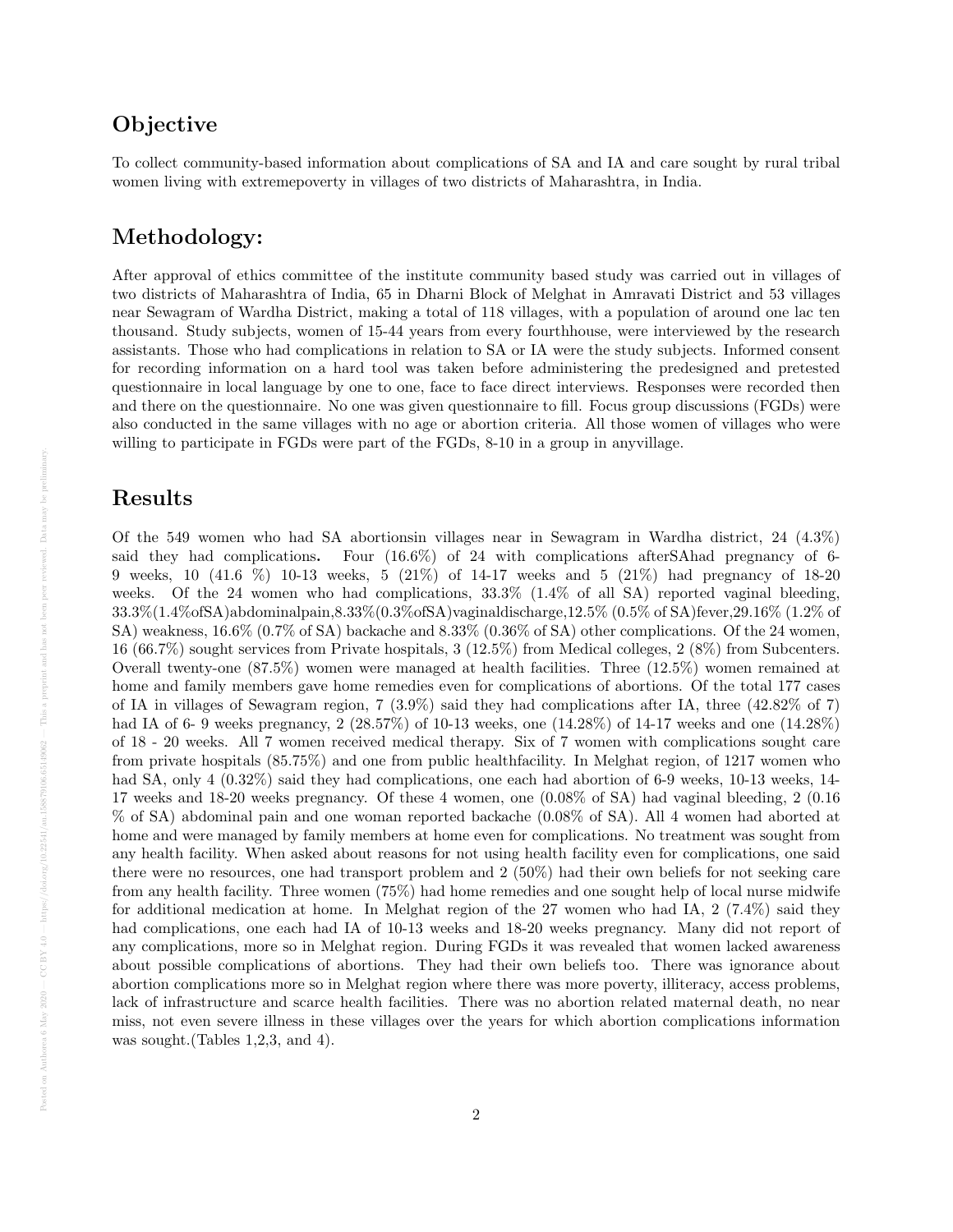### Discussion

Early and late complications do occur with or after SA or IA, either because abortions are managed by untrained persons or at unsafe places or by unsafe modes or because of inherent problems like bleeding in relation to abortion which can occur anytime, irrespective of person performing or place of abortion. Even a woman with SA can have heavy bleeding, long termsequlaeand recurrence too. Complications also depended on the duration ofpregnancy which got aborted. The concept of post/peri abortion care (PAC) has evolved in the recent past. It is a global approach towards reducing the maternal mortality and morbidity due to complications of SA and IA with various medical and social interventions to ensure improvements in women's sexual and reproductive health<sup>4</sup>. The essential elements of PAC include emergency treatment of incomplete abortion, bleeding, infection, fever, pain as well as contraceptive counseling with desired services and linkage to other emergency services. However, the mortality and morbidity risks associated with safe or unsafe IA not only depended on the availability and quality of abortion care, but also on woman's beliefs, willingness and ability to seek services. Ganatra et al<sup>5</sup> reported that around 25 million unsafe abortions (45% of all abortions) occurred between 2010 and 2014 every year worldwide. The majority of unsafe abortions (97%), were in developing countries (Africa, Asia and Latin America). WHO also reported that 19 of every 20 unsafe abortions took place in less developed regions of the world<sup>6</sup> and this was where  $98\%$  of abortion-related deaths occurred<sup>7</sup>. So women's perceptions, beliefs and health seeking matter a lot. Estimated 6.8 million abortions occurred every year in South Central Asia, at a rate of 17 unsafe abortions per 1000 women<sup>8</sup>. Systematic analysis of 417 data sets from 115 countries estimated the prevalence of maternal deaths from abortive outcomes (ectopic pregnancy inclusive) as 8%. Overall, sub-SaharanAfrican countries had the highest contribution to maternal deaths due toabortive outcomes<sup>9</sup>. Haddad et al<sup>10</sup> also reported that worldwide 47000 women died due to complications of unsafe abortions, representing 13% of pregnancy related deaths. Review of various studies by Johnston<sup>11</sup> revealed that nearly  $18\%$  of all maternal deaths in India, were abortion related. Present community based study of magnitude of SA or IA, related complications, care sought by rural tribal women of two Districts of Maharashtra, India, was carried out to know the community based burdeon of abortion complications. There were access problems, lack of resources, lack of awareness, scarce health services, and also quite a few things were not obvious in Dharni Block of Melghat, hilly forestry region with extreme poverty. However overall 3.3% women reported complications in relation to SA in Sewagram region and0.3% women of Dharni Block,10 times less. In Sewagram region care providers were family members, medical officers, specialists, traditional birth attendants and ASHAs in 62%, 25%, 12%, 2% and 1% respectively. Overall 12.5% of the 24 women who had complications were managed at home and 66.7%, 12.5%and 8.34% were managed at Private hospitals, Medical colleges and District hospital respectively. Care seeking seemed to be related to awareness, resources, access to available facilities and beliefs also. Family members were care providers for those who remained at home and the rest 22.5% were managed by medical officers and only 3.75% by specialists at health facilities. Abortion is usually kept secret and so private servicesaresoughtmoreoften.Inthesevillagestribalwomensoughtprivate services even with extreme poverty. It is essential for policy makers to know this aspect of abortion care. In a study, at least 9% of abortion-related hospital admissions had a near-miss event and around 1.5% ended in death<sup>10</sup>. Hemorrhage was the most common complication reported. The pooled percentage of abortion- related hospital admissions with severe hemorrhage was 23%, with around 9% having near-miss morbidity due to hemorrhage. Results suggested that a substantial percentage of abortion related hospital admissions had potentially life-threatening complications. Present study revealed that in rural community, 1% women reported complications with IA in the form of heavy vaginal bleeding and pain in abdomen in Sewagram region and 0.16% in Melghat region. Not very high numbers. These eventful IA in Sewagram region were cases performed at private hospitals, either for spacing (29%) or for health reasons (71%) and were conducted by medical means in 71%, and surgical procedures in 28%. Whatever was easily available was used was obvious. However there were no major problems reported. No one seemed to have complications to cause near miss or even severe illness. There was no abortion related death in these villages during the whole duration. A lot of research is needed about practices, specially because there were no major complications. Further more women with pregnancy of 10-13 weeks had complications. It is a grey zone.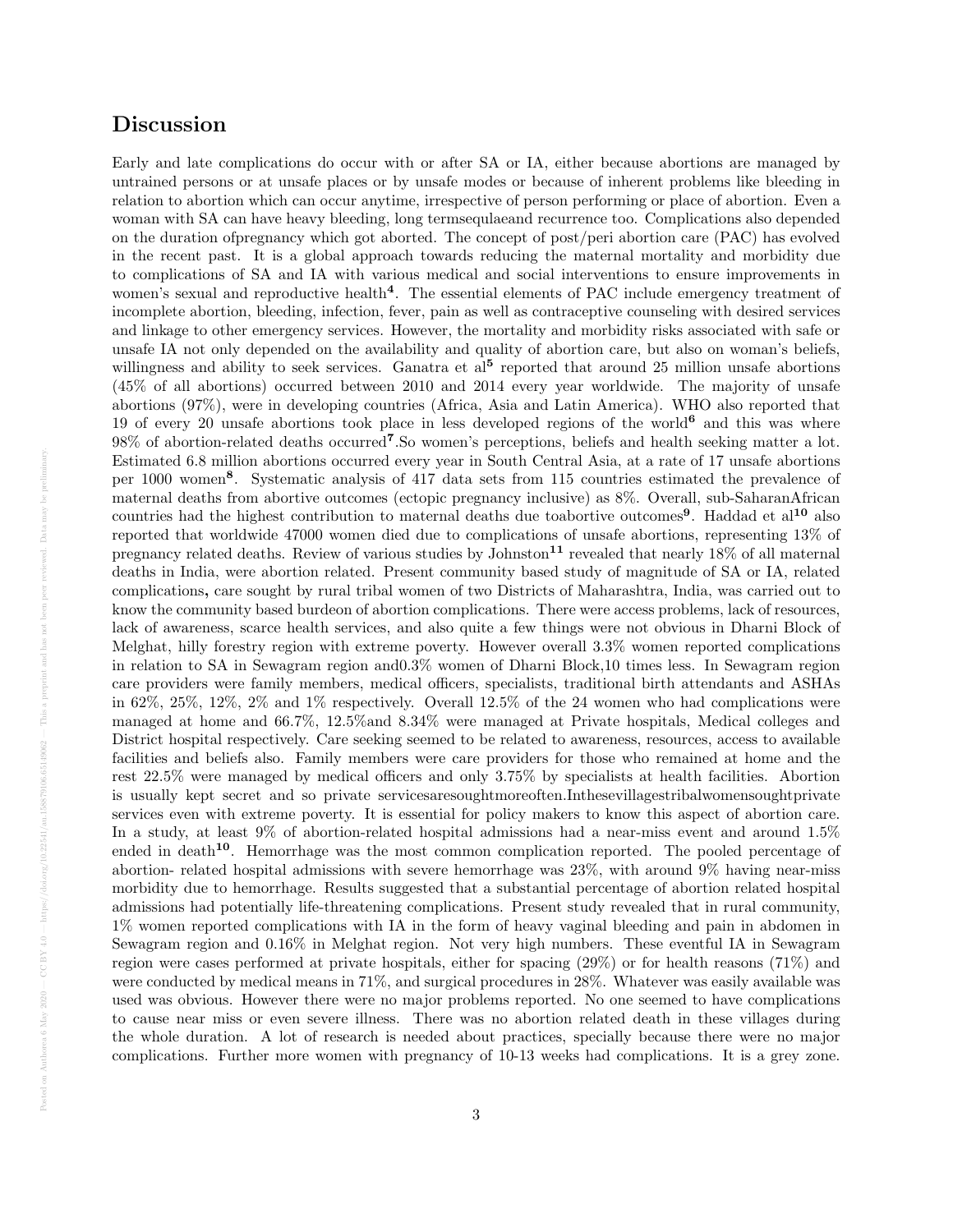At this gestation medical methods are not used and surgical procedures are likely to cause trauma. It is known that second trimesterIAcarriedahigherriskofcomplicationsbuttheycontinuedinthisregion. However dangerous complications did not occur even in these women. With FGDs it was obvious that there was lack of awareness about possible complications. In a study it was found that in seven of ten countries, less than 10% of primary level facilities could provide basic PAC, and in eight of ten countries less than 40% of referral-level facilities could provide comprehensive PAC12. In the present analysis, not many complications were reported and no services were sought by many even for complications. Primary Health centre, subcentre did not provide PAC. In a study  $7.9\%$  women experienced complications<sup>13</sup>. Case fatality rate was worst for abortion-related infections (19.1%). In the present study most common post-abortion complications reported were excessive vaginal bleeding and lower abdominal pain but neither in many women,nor heavy. They did not lead to severe illness or near miss morbidity. Other less frequent complications were high grade fever, foul smelling discharge, backache and weakness, probably infection related but still did not lead to severe illness. A community-based study in Madhya Pradesh, revealed that more than one out of two IA among rural women (57%) and more than two of five IA among urban women (46%) resulted in at least one complication<sup>14</sup>. It was not found in the present study which was community based in villages with extreme poverty. Whatever information was possible verbally was collected and analyzed. There were no records. Because of linkage with maternal services information about severe illness, near miss cases, maternal deaths due to any reason was available. So it was obvious that in this region there were not many problems in abortion cases. Doorman et  $al^{15}$  reported thatindigenous people and local communities (IPLCs) knowledge and practices rely on holistic and integrative conceptualizations of nature and value systems acknowledging interlinked human-nature relations. IPLCs hold a body of knowledge that has been accumulated through generations within their specific cultural and environment context. Using knowledge systems as equal partners informing one another requires bridging them, rather than synthesizing them. Knowledge co- production as a dialog and partnership can harness the practical wisdom and cultural values of IPLCs towards innovative solutions.Conclusion Awareness is needed about abortion complications. Also a lotof research is needed about traditional medicine, reverse pharmacology and sociobehavioural aspects too.

# ACKNOWLEDGEMENT

We are grateful to the Indian Council of Medical Research (ICMR), New Delhi for the financial support for doing the study. We thank the Director General ICMR, and also everyone in the division of Reproductive Biology and Maternal Health Child Health, ICMR New Delhi, specially Ex Chief, Dr. Malbika Roy, Dr. R. S. Sharma and Dr. Shalini Singh for all the help and support. We are also grateful to Dr. R. B. Shrivastav and others at ICMR headquarters. We thank the rural tribal women for the cooperation in conducting the study. I am myself grateful to my colleagues Dr. Suchi Jain, Dr. Naina Kumar, Dr. Ketki for all the help. Thanks also to all the research assistants office staff for the information collected and help in analysis of the data and documentation.Disclosure of InterestsThere were no conflicts of interests, financial, personal, political, intellectual or religious.Contribution to Authorship:Prof. S. Chhabra conceived of the presented idea, contributed to the design and implementation of the research, to the analysis of the results and to the writing of the manuscript. Dr. Suman A. contributed to the final analysis and documentation of the results.Details of Ethics ApprovalStudy was carried out after approval of ethics committee of the Institutional Ethics Committee For Research on Human Subjects Ref. No. MGIMS/IEC/ONGY/42/2013FundingFunding was provided by Indian Council of Medical Research, New Delhi, India.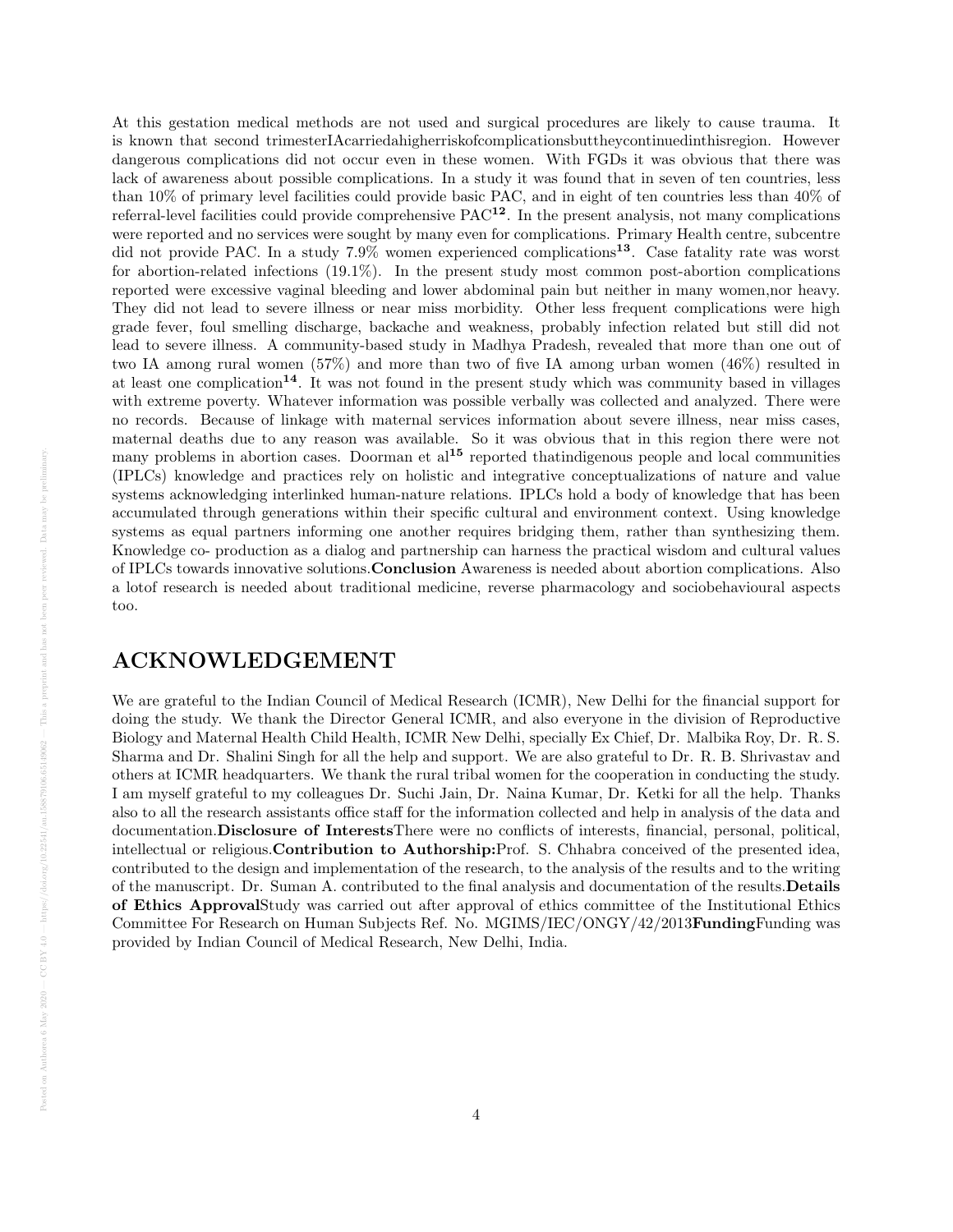# References:

- 1. Fawcus SR. Maternal mortality and unsafe abortion. Best practice & research Clinical obstetrics&gynaecology. 2008; 22(3):533-48.
- 2. Singh S, Maddow-Zimet I. Facility-based treatment for medical complications resulting from unsafe pregnancy termination in the developing world, 2012: a review of evidence from 26 countries. BJOG: An International Journal of Obstetrics &Gynaecology. 2015 Aug; 123(9):1489-98.
- 3. Grimes DA, Benson J, Singh S, Romero M, Ganatra B, Okonofua FE, Shah IH. Unsafe abortion: the preventable pandemic. The lancet. 2006 Nov 25;368(9550):1908-19.
- 4. Evens E, Otieno-Masaba R, Eichleay M, McCARRAHER DO, Hainsworth G, Lane C, Makumi M, Onduso P. Post-abortion care services for youth and adult clients in Kenya: a comparison of services, client satisfaction and provider attitudes. Journal of biosocial science. 2014 Jan;46(1):1-5.
- 5. Ganatra B, Gerdts C, Rossier C, Johnson Jr BR, Tunçalp Ö, AssifiA, Sedgh G, Singh S, Bankole A, Popinchalk A, Bearak J. Global, regional, and subregional classification of abortions by safety, 2010–14: estimates from a Bayesian hierarchical model. The Lancet. 2017 Nov 25; 390(10110):2372-81.
- 6. Unsafe Abortion: A major public health problem. Safe motherhood. 2000; 28 (1): 4.
- 7. WHO Unsafe abortion. Global and regional estimates of incidence of unsafe abortion and associated mortality in 2008.6th edn. World Health Organization, Geneva2011 http://apps.who.int/iris/bitstream/10665/44529/1/9789241501118 eng.pdf(accessed Sept 19, 2017).
- 8. Shah I, Ahman E. Unsafe abortion in 2008: global and regional levels and trends. Reproductive health matters. 2010 Jan 1; 18(36):90-101.
- 9. Say L, Chou D, Gemmill A, Tunçalp Ö, Moller AB, Daniels J, Gülmezoglu AM, Temmerman M, Alkema L. Global causes of maternal death: a WHO systematic analysis. The Lancet Global Health. 2014 Jun 1;2(6):e323-33.
- 10. Haddad LB, Nour NM. Unsafe abortion: unnecessary maternal mortality. Reviews in obstetrics and gynecology. 2009;2(2):122.
- 11. Johnston HB. Abortion practice in India: a review of literature. Mumbai: Centre for Enquiry into Health and Allied Themes; 2004.
- 12. Henshaw RJ, Henderson MW, Luebrecht DE, Gallagher MP, Ahigian EE, Bergman BA, inventors; Crown Equipment Corp, assignee. Control handle for a materials handling vehicle. United States patent application US 29/060,045. 1999 Feb 9.
- 13. Maxwell KN, Cholst IN, Rosenwaks Z. The incidence of both serious and minor complications in young women undergoing oocyte donation. Fertility and sterility. 2008; 90(6):2165-71.
- 14. Duggal R, Ramachandran V. The abortion assessment project—India: key findings and recommendations. Reproductive health matters. 2004 Jan 1;12(sup24):122-9.
- 15. Doorman L, Reyes-Garcia V, Martin- Lopez B, Berkes F. Learning from Indigenous Populations and Local Communities. Learning from Indigenous populations and local communities, one earth  $(2019)$ ,  $htt$ ps://doi.org/10.1016/j.oneear.2019.07.002.

# TABLE- 1

#### SPONTANEOUS ABORTION RELATED COMPLICATIONS IN SEVAGRAM REGION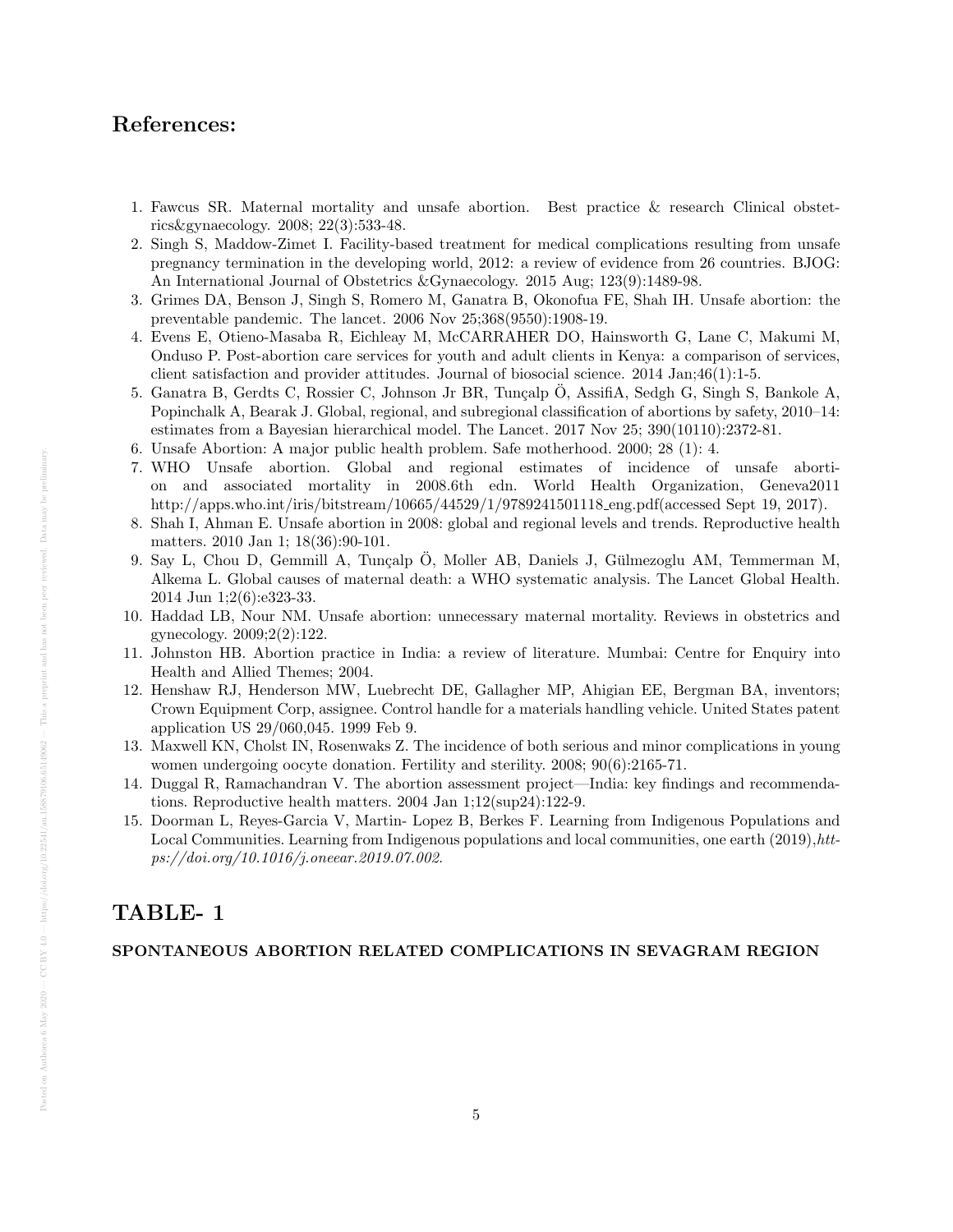| Total             | Total      | <b>Total</b>       | Total            | Total          | Total          | <b>Total</b>   | <b>Total</b>     | Total        | <b>Total</b>   |  |
|-------------------|------------|--------------------|------------------|----------------|----------------|----------------|------------------|--------------|----------------|--|
| Cases-            | Cases-     | Cases-             | Cases-           | Cases-         | Cases-         | Cases-         | Cases-           | Cases-       | Cases-         |  |
| 24 In             | 24 In      | 24 In              | 24 In            | 24 In          | 24 In          | 24 In          | 24 In            | 24 In        | 24 In          |  |
| 53                | 53         | 53                 | 53               | 53             | 53             | 53             | 53               | 53           | 53             |  |
| Vil-              | Vil-       | Vil-               | Vil-             | Vil-           | Vil-           | Vil-           | Vil-             | Vil-         | Vil-           |  |
| lages             | lages      | lages              | lages            | lages          | lages          | lages          | lages            | lages        | lages          |  |
| Duration          | $[?]6w$ ks | $[?]6-$            | $[?]10-$         | $[?]14-$       | $[?]18-$       | $[?]18-$       | <b>Total</b>     | <b>Total</b> | <b>Total</b>   |  |
| of Preg-          |            | $[?]9w$ ks         | $[?]13w$ ks      | $[?]17w$ ks    | $[?]20w$ ks    | $[?]20w$ ks    |                  |              |                |  |
| nancy             |            |                    |                  |                |                |                |                  |              |                |  |
| No.               |            | $\overline{4}$     | $10*$            | $5^{\circ}$    | $\overline{5}$ | $\overline{5}$ | 24               | 24           | 24             |  |
| $\%$              |            | 16.67              | 41.67            | 20.84          | 20.84          | 20.84          | 100              | 100          | 100            |  |
| Place of          | Quack      | Sub-               | District         | Private        | Medical        | Medical        | Home             | <b>Total</b> | <b>Total</b>   |  |
| Treatment         |            | centre/P           | Hospital         | Hospital       | College        | College        |                  |              |                |  |
|                   |            | H C                |                  |                |                |                |                  |              |                |  |
| No.               |            | $\overline{2}$     | $\boldsymbol{0}$ | $16*$          | 3              | $\overline{3}$ | $\boldsymbol{3}$ | 24           | 24             |  |
| %                 |            | 8.34               | $\Omega$         | 66.67          | $12.5\,$       | 12.5           | 12.5             | 100          | 100            |  |
| Person            | Skilled    | Untrained/ Total   |                  | <b>Total</b>   | Total          | <b>Total</b>   | Total            | <b>Total</b> | <b>Total</b>   |  |
| managing          |            | Dai                |                  |                |                |                |                  |              |                |  |
| No.               | $24*$      |                    | 24               | 24             | 24             | 24             | 24               | 24           | 24             |  |
| $\%$              | 100        |                    | 100              | 100            | 100            | 100            | 100              | 100          | 100            |  |
| ManagementMedical |            | Evacuati           | Home             | <b>Total</b>   | <b>Total</b>   | <b>Total</b>   | <b>Total</b>     | <b>Total</b> | <b>Total</b>   |  |
| Mode              |            | on                 | based            |                |                |                |                  |              |                |  |
| No.               | $11*$      | $10\,$             | 3                | 24             | 24             | 24             | 24               | 24           | 24             |  |
| %                 | 45         | 41.7               | $12.5\,$         | 100            | 100            | 100            | 100              | 100          | 100            |  |
| Post-             | Vaginal    | Vaginal            | Abd.             | Distention     | Fever          | Weakness       | Weakness         | Urinary      | Backac         |  |
| abortion          | bleeding   | Discharge          | Pain             |                |                |                |                  |              | h e            |  |
| complications     |            |                    |                  |                |                |                |                  |              |                |  |
| Number            | $8*$       | $\overline{2}$     | $8*$             | $\overline{0}$ | 3              | $\overline{7}$ | $\overline{7}$   |              | $\overline{4}$ |  |
| $\%$              | $33.34\,$  | 8.33               | 33.34            | $\overline{0}$ | $12.5\,$       | 29.16          | 29.16            |              | 16.66          |  |
| Post-             | Medical    | Traditional Others |                  | None           | Total          | <b>Total</b>   | <b>Total</b>     | <b>Total</b> | <b>Total</b>   |  |
| abortion          |            |                    |                  |                |                |                |                  |              |                |  |
| care              |            |                    |                  |                |                |                |                  |              |                |  |
|                   | $23*$      |                    | $\mathbf{1}$     |                | 24             | 24             | 24               | 24           | 24             |  |
|                   |            |                    |                  |                |                |                |                  |              |                |  |

#### TABLE - 2INDUCED ABORTION RELATED COMPLICATIONS IN VILLAGES OF SEWA-GRAM REGION

|          |                          | 7        | 7              | 7         | 7           | 7           | 7       | 7                 | 7        |
|----------|--------------------------|----------|----------------|-----------|-------------|-------------|---------|-------------------|----------|
| Cases    | Cases                    | Cases    | Cases          | Cases     | Cases       | Cases       | Cases   | Cases             | $\bf{C}$ |
| In 53    | In $53$                  | In $53$  | In $53$        | In 53     | In $53$     | In $53$     | In 53   | In 53             | In       |
| Vil-     | Vil-                     | Vil-     | Vil-           | Vil-      | Vil-        | Vil-        | Vil-    | Vil-              | Vi       |
| lages    | lages                    | lages    | lages          | lages     | lages       | lages       | lages   | lages             | lag      |
| Duration | $[?]6w$ ks               | $[?]6-$  | $[?]10-$       | $[?]14-$  | $[?]18-$    | $[?]18-$    | Total   | Total             | To       |
| of Preg- |                          | $?9w$ ks | $[?]13w$ ks    | $?17w$ ks | $[?]20w$ ks | $[?]20w$ ks |         |                   |          |
| nancy    |                          |          |                |           |             |             |         |                   |          |
| Number   | $\overline{\phantom{a}}$ | 3        | $\overline{2}$ |           |             |             |         |                   |          |
| %        | $\overline{\phantom{a}}$ | 42.85    | 28.57          | 14.28     | 14.28       | 14.28       | 100     | 100               | 10       |
| Place    | Home                     | $Sub-$   | <b>PHC</b>     | District  | Private     | Private     | Medical | Medical           | To       |
|          |                          | centre   |                | Hospital  | Hospital    | Hospital    | College | College           |          |
| Number   |                          |          |                |           |             |             |         | $\qquad \qquad =$ |          |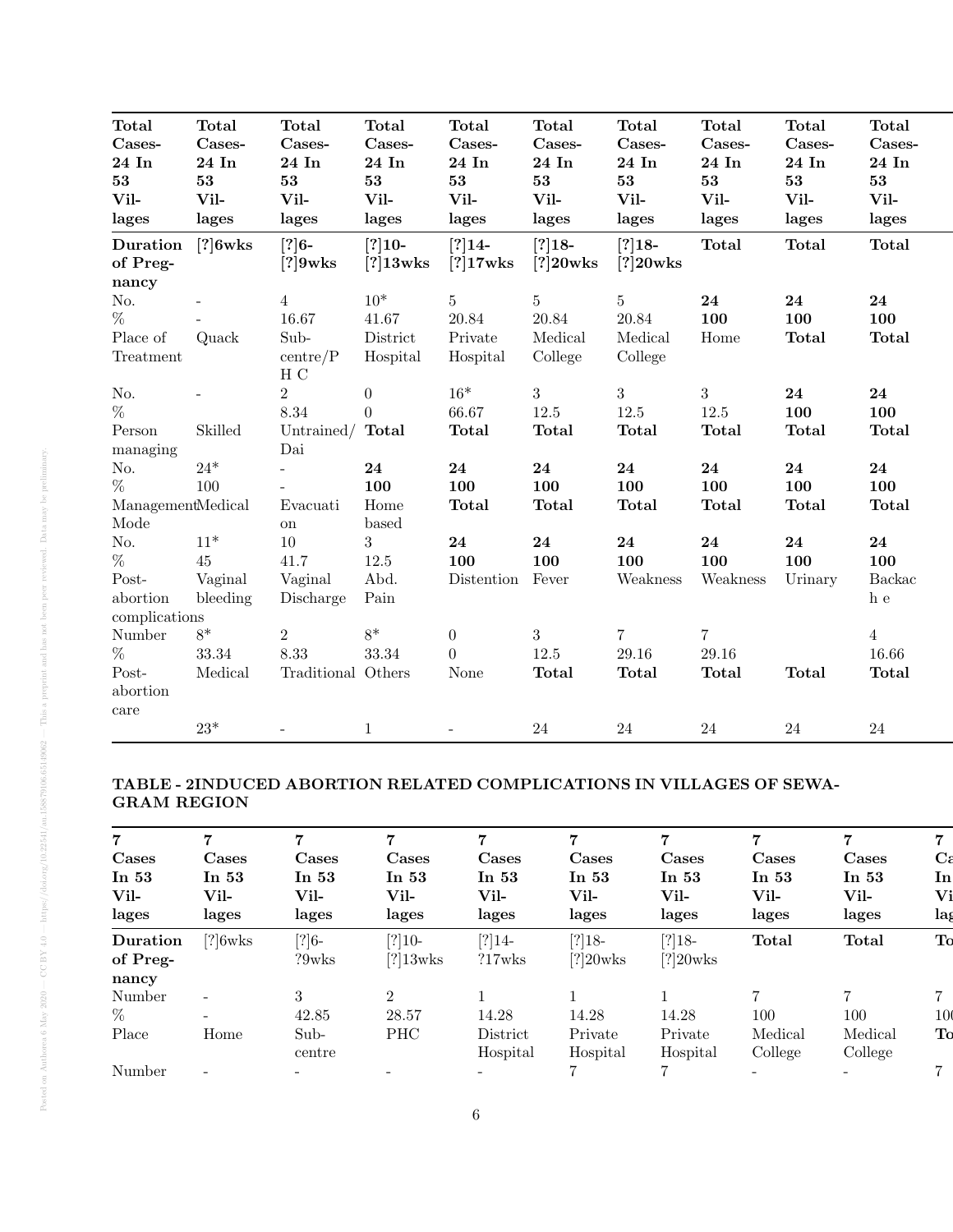| $\overline{7}$       | $\overline{7}$ | $\overline{7}$           | $\overline{7}$           | $\overline{7}$           | $\overline{7}$ | $\overline{7}$ | $\overline{7}$ | $\overline{7}$ | $\overline{7}$           |
|----------------------|----------------|--------------------------|--------------------------|--------------------------|----------------|----------------|----------------|----------------|--------------------------|
| Cases                | Cases          | Cases                    | Cases                    | Cases                    | Cases          | Cases          | Cases          | Cases          | $C\varepsilon$           |
| In 53                | In 53          | In 53                    | In 53                    | In 53                    | In 53          | In 53          | In $53$        | In $53$        | In                       |
| Vil-                 | Vil-           | Vil-                     | Vil-                     | Vil-                     | Vil-           | Vil-           | Vil-           | Vil-           | Vi                       |
| lages                | lages          | lages                    | lages                    | lages                    | lages          | lages          | lages          | lages          | lag                      |
| $\%$                 |                | $\equiv$                 |                          |                          | 100            | 100            | $\overline{a}$ | $\equiv$       | 10                       |
| Care                 | Self           | Dai                      | ANM/ASHA Doctor          |                          | Specialist     | Specialist     | <b>Total</b>   | <b>Total</b>   | To                       |
| Provider             | induced        |                          |                          |                          |                |                |                |                |                          |
| Number               |                | $\overline{\phantom{0}}$ |                          | 5                        | $\overline{2}$ | $\overline{2}$ | $\overline{7}$ | $\overline{7}$ | $\overline{7}$           |
| $\%$                 |                |                          |                          | 71.42                    | 28.57          | 28.57          | 100            | 100            | 10                       |
| Abortion             | Private        | Public                   | Home                     | Other                    | Total          | Total          | Total          | Total          | To                       |
| Provider             | Hospital       | health                   |                          |                          |                |                |                |                |                          |
| Number               | 6              | $\overline{a}$           |                          | $\mathbf{1}$             | $\overline{7}$ | $\overline{7}$ | $\overline{7}$ | $\overline{7}$ | $\overline{7}$           |
| $\%$                 | 85.75          |                          |                          | 14.25                    | 100            | 100            | 100            | 100            | 10                       |
| Person               | Doctor $/$     | Nurse                    | Untrained                | Total                    | Total          | Total          | Total          | Total          | To                       |
| conducting           | HP             |                          | Dai                      |                          |                |                |                |                |                          |
| Number               | $7^{\circ}$    |                          |                          | $\overline{7}$           | $\overline{7}$ | $\overline{7}$ | $\overline{7}$ | $\overline{7}$ | $\overline{7}$           |
| $\%$                 | 100            |                          |                          | 100                      | 100            | 100            | 100            | 100            | 10                       |
| Method               | Medical        | Surgical                 | Folk $/$ Self            | Total                    | Total          | Total          | Total          | Total          | To                       |
| Number               | $5^{\circ}$    | $\overline{2}$           | $\overline{\phantom{a}}$ | 7.                       | $\overline{7}$ | $7^{\circ}$    | $7\phantom{.}$ | $\overline{7}$ | 7 <sup>1</sup>           |
| $\%$                 | 71.4           | $28.5\,$                 |                          | 100                      | 100            | 100            | 100            | 100            | 10                       |
| Care                 | Medical        | Surgical                 | Traditional              | None                     | Total          | Total          | Total          | Total          | To                       |
| Provider             |                |                          |                          |                          |                |                |                |                |                          |
| Number               | $7\phantom{.}$ | $\overline{\phantom{a}}$ |                          |                          | $\overline{7}$ | $\overline{7}$ | $\overline{7}$ | $\overline{7}$ | $\overline{7}$           |
| $\%$                 | 100            |                          |                          |                          | 100            | 100            | 100            | 100            | 10                       |
| Complication Vaginal |                | Vaginal                  | Abd. Pain                | Distenti                 | Fever          | Weaknes s      | Urina          | Backache       | Ot                       |
|                      | bleeding       | Discharge                |                          | on                       |                |                | ry             |                |                          |
| Number               | $\overline{4}$ |                          | $\overline{2}$           |                          |                |                |                |                |                          |
| %                    | 57.14          | $\overline{\phantom{a}}$ | 28.57                    | $\overline{\phantom{a}}$ |                |                |                |                | $\overline{\phantom{0}}$ |

## TABLE 3SPONTANEOUS ABORTION RELATED COMPLICATIONS COMPLICATIONS IN VILLAGES OF DHARNI, MELGHAT REGION

| One<br>In $65$<br>Vil-<br>lages | One<br>In $65$<br>Vil-<br>lages | One<br>In $65$<br>Vil-<br>lages | One<br>In $65$<br>Vil-<br>lages | One<br>In $65$<br>Vil-<br>lages | One<br>In $65$<br>Vil-<br>lages | One<br>In 65<br>Vil-<br>lages | One<br>In $65$<br>Vil-<br>lages | One<br>In $65$<br>Vil-<br>lages | One<br>In $65$<br>Vil-<br>lages |
|---------------------------------|---------------------------------|---------------------------------|---------------------------------|---------------------------------|---------------------------------|-------------------------------|---------------------------------|---------------------------------|---------------------------------|
| Duration                        | $[?]6w$ ks                      | $[?]6-$                         | $[?]10-$                        | $[?]14-$                        | $[?]18-$                        | <b>Total</b>                  | <b>Total</b>                    | <b>Total</b>                    | <b>Total</b>                    |
| of Preg-                        |                                 | $[?]9w$ ks                      | $?13w$ ks                       | ?17wks                          | $?20$ wk s                      |                               |                                 |                                 |                                 |
| nancy                           |                                 |                                 |                                 |                                 |                                 |                               |                                 |                                 |                                 |
| Number                          |                                 |                                 |                                 |                                 | $\mathbf{1}$                    | $\overline{4}$                | 4                               | 4                               | $\overline{4}$                  |
| $\%$                            |                                 | 25                              | 25                              | 25                              | 25                              | 100                           | 100                             | 100                             | 100                             |
| Place of                        | Quack                           | Sub-                            | Distric t                       | Privat e                        | Medical                         | Home                          | Home                            | <b>Total</b>                    | Total                           |
| 1stTreatment                    |                                 | centre/PHCH.                    |                                 | Η.                              | College                         |                               |                                 |                                 |                                 |
| Number                          | $\blacksquare$                  |                                 | -                               | $\overline{\phantom{0}}$        |                                 | 4                             | 4                               | $\overline{4}$                  | $\overline{4}$                  |
| $\%$                            | $\sim$                          | $\overline{\phantom{a}}$        | -                               | $\overline{\phantom{0}}$        |                                 | 100                           | 100                             | 100                             | 100                             |
| Care                            | Family                          | Dai                             | ANM/                            | Doctor                          | Specialist                      | Total                         | Total                           | Total                           | Total                           |
| Provider                        |                                 |                                 | <b>ASHA</b>                     |                                 |                                 |                               |                                 |                                 |                                 |
| Number                          | 4                               |                                 |                                 |                                 |                                 | $\overline{4}$                | $\overline{4}$                  | 4                               | 4                               |
| $\%$                            | 100                             |                                 |                                 |                                 |                                 | 100                           | 100                             | 100                             | 100                             |
|                                 |                                 |                                 |                                 |                                 |                                 |                               |                                 |                                 |                                 |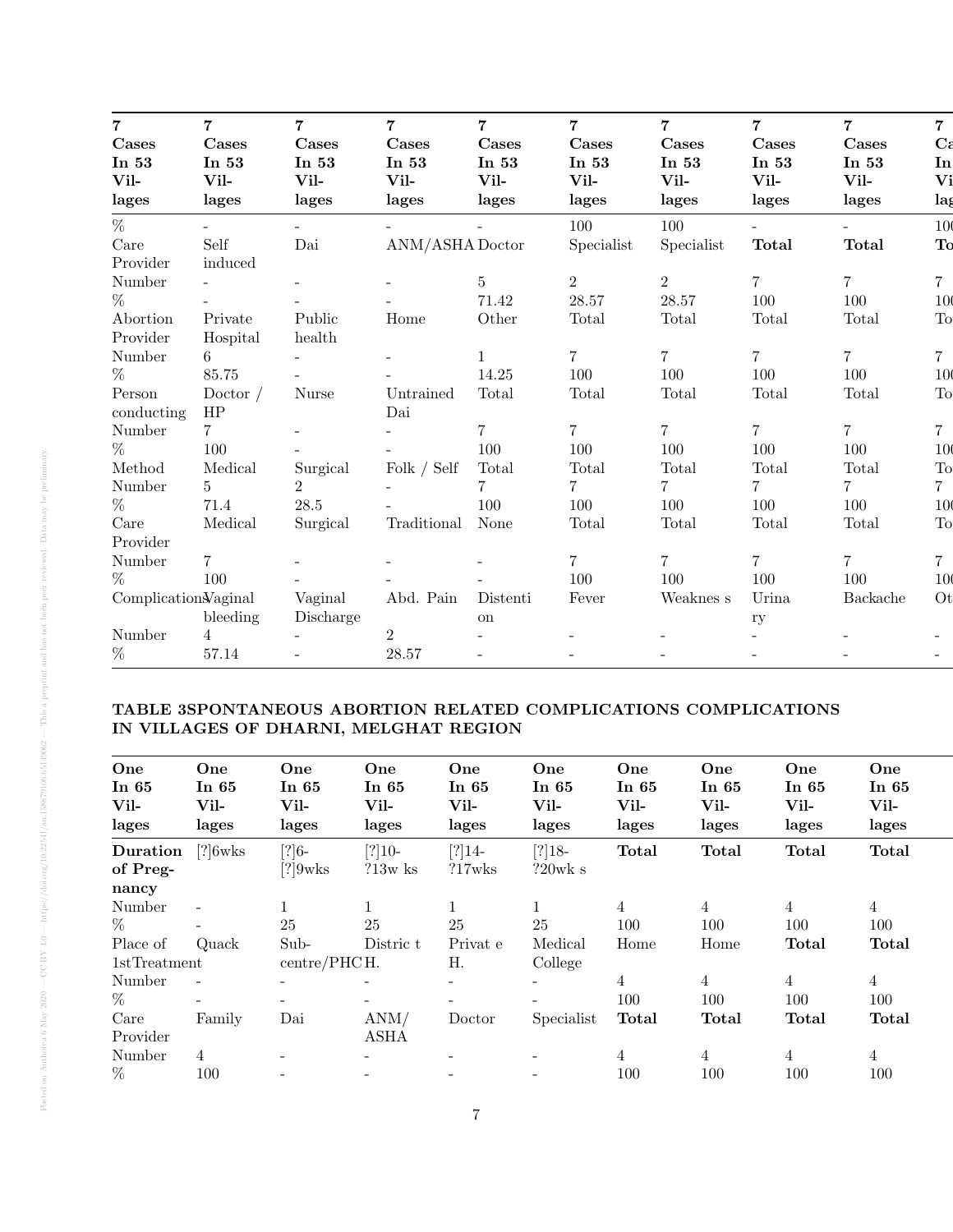| Skilled<br>Untrained/ Other<br><b>Total</b><br><b>Total</b><br><b>Total</b><br><b>Total</b><br>Person<br>Dai<br>managing<br>3<br>$\overline{4}$<br>$\overline{4}$<br>$\overline{4}$<br>$\overline{4}$<br>Number<br>$\mathbf{1}$<br>$\%$<br>25<br>75<br>100<br>100<br>100<br>100 |              |
|---------------------------------------------------------------------------------------------------------------------------------------------------------------------------------------------------------------------------------------------------------------------------------|--------------|
|                                                                                                                                                                                                                                                                                 |              |
|                                                                                                                                                                                                                                                                                 |              |
|                                                                                                                                                                                                                                                                                 |              |
| ManagementMedical<br><b>Total</b><br>Home<br>Total<br>Total<br>Evacuatio<br>based<br>$\mathbf n$                                                                                                                                                                                | Total        |
| 3<br>Number<br>$\overline{4}$<br>$\overline{4}$<br>$\overline{4}$<br>$\overline{4}$                                                                                                                                                                                             |              |
| $\%$<br>25<br>100<br>75<br>100<br>100<br>100                                                                                                                                                                                                                                    |              |
| Others<br>Post-<br>Medical<br>Traditiona<br><b>Total</b><br>Total<br>Total<br>None<br>None<br>abortion<br>care                                                                                                                                                                  | <b>Total</b> |
| 3<br>$\mathbf{1}$<br>$\overline{4}$<br>$\overline{4}$<br>Number<br>4<br>4                                                                                                                                                                                                       |              |
| %<br>25<br>100<br>75<br>100<br>100<br>100                                                                                                                                                                                                                                       |              |
| Post-<br>Abd.<br>Vagina l<br>Vaginal<br>Fever<br>Urinary<br>Distenti<br>weak<br>Urinary                                                                                                                                                                                         | Backache     |
| Pain<br>abortion<br>bleedi<br>Discharge<br>on<br>ness                                                                                                                                                                                                                           |              |
| complicationng                                                                                                                                                                                                                                                                  |              |
| $\overline{2}$<br>Number<br>$\mathbf{1}$                                                                                                                                                                                                                                        |              |
| $\%$<br>25<br>50<br>25                                                                                                                                                                                                                                                          |              |

## TABLE 4INDUCED ABORTION RELATED COMPLICATIONS IN VILLAGES OF DHARNI MELGHAT

| One<br>$\left( 2\right)$<br>In 65<br>Vil-<br>lages | One<br>(2)<br>In $65$<br>Vil-<br>lages | One<br>(2)<br>In $65$<br>Vil-<br>lages    | One<br>(2)<br>In $65$<br>Vil-<br>lages | One<br>$\left( 2\right)$<br>In $65$<br>Vil-<br>lages | One<br>(2)<br>In $65$<br>Vil-<br>lages | One<br>(2)<br>In $65$<br>Vil-<br>lages | One<br>(2)<br>In $65$<br>Vil-<br>lages | One<br>(2)<br>In $65$<br>Vil-<br>lages | One<br>$\left( 2\right)$<br>In $65$<br>Vil-<br>lages | One<br>(2)<br>In $65$<br>Vil-<br>lages |
|----------------------------------------------------|----------------------------------------|-------------------------------------------|----------------------------------------|------------------------------------------------------|----------------------------------------|----------------------------------------|----------------------------------------|----------------------------------------|------------------------------------------------------|----------------------------------------|
| <b>Duration</b> [?]6wks<br>of<br>Preg-             |                                        | $[?]6-$<br>$[?]9w$ ks                     | $[?]10-$<br>?13wk s                    | $[?]14-$<br>?17wks                                   | $[?]18-$<br>$?20w$ ks                  | Total                                  | Total                                  | <b>Total</b>                           | Total                                                | <b>Total</b>                           |
| nancy                                              |                                        |                                           | $\mathbf{1}$                           |                                                      |                                        | $\overline{2}$                         | $\overline{2}$                         | $\overline{2}$                         | $\overline{2}$                                       | $\overline{2}$                         |
| Number<br>$\%$                                     | $\overline{\phantom{a}}$               |                                           | 50                                     |                                                      | 50                                     | 100                                    | 100                                    | 100                                    | 100                                                  | 100                                    |
| Place of                                           | Quack                                  | Sub-                                      | Distric t                              | Private                                              | Medical                                | Medical                                | Home                                   | Home                                   | Home                                                 | Total                                  |
| 1stTreatment                                       |                                        | cen-<br>$\text{tre/P H}$<br>$\mathcal{C}$ | Η.                                     | Η.                                                   | College                                | College                                |                                        |                                        |                                                      |                                        |
| Number                                             | $\overline{a}$                         | $\mathbf{1}$                              | $\mathbf{1}$                           |                                                      |                                        |                                        |                                        |                                        |                                                      | $\overline{2}$                         |
| %                                                  |                                        | $50\,$                                    | $50\,$                                 |                                                      |                                        |                                        |                                        |                                        |                                                      | 100                                    |
| Care<br>Provider                                   | Family                                 | Dai                                       | ANM/<br><b>ASHA</b>                    | Doctor                                               |                                        | Specialist Specialist Total            |                                        | Total                                  | Total                                                | Total                                  |
| Number                                             | $\overline{\phantom{a}}$               |                                           |                                        | $\overline{2}$                                       |                                        |                                        | $\overline{2}$                         | $\overline{2}$                         | $\overline{2}$                                       | $\overline{2}$                         |
| $\%$                                               |                                        |                                           |                                        | 100                                                  |                                        |                                        | 100                                    | 100                                    | 100                                                  | 100                                    |
| Person                                             | Skilled                                | Untrained Other<br>/Dai                   |                                        | Total                                                | <b>Total</b>                           | Total                                  | Total                                  | Total                                  | Total                                                | <b>Total</b>                           |
| managing<br>Number                                 | $\overline{2}$                         |                                           |                                        | $\boldsymbol{2}$                                     | $\overline{2}$                         | $\overline{2}$                         | $\,2$                                  | $\overline{2}$                         | $\overline{2}$                                       | $\overline{2}$                         |
|                                                    |                                        |                                           |                                        |                                                      |                                        |                                        |                                        |                                        |                                                      |                                        |